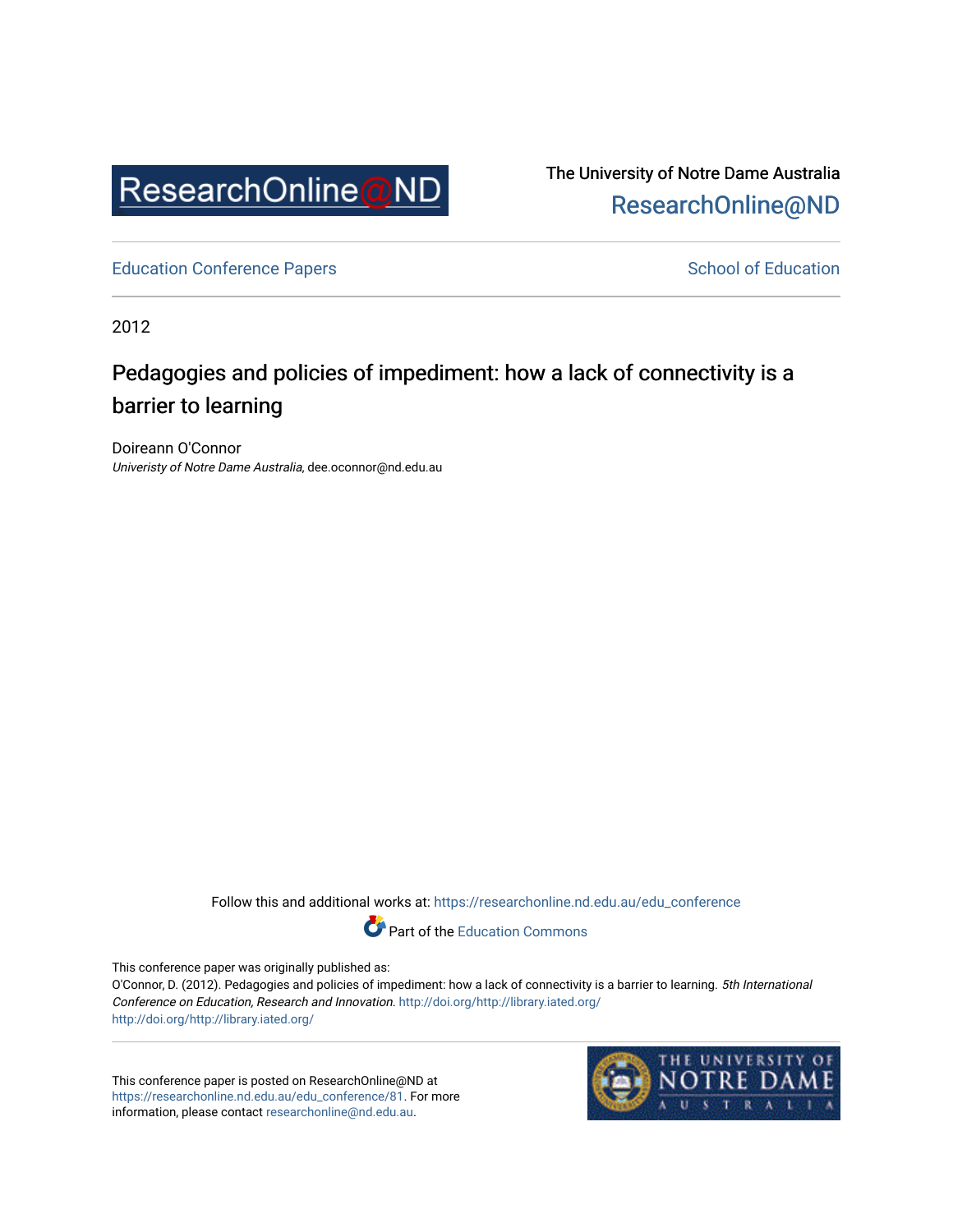# **PEDAGOGIES AND POLICIES OF IMPEDIMENT: HOW A LACK OF CONNECTIVITY IS A BARRIER TO LEARNING WITHIN EARLY YEARS EDUCATION**

## **O'CONNOR, DOIREANN**

*IT Sligo, Ireland oconnor.doireann@itsligo.ie*

#### **Abstract**

Connectivity is a multi-faceted concept. It relates to three main central pillars of early years learning. These are; the inter-personal connections between educators and children, the connections between the children themselves and the connectivity to learning that exists within each individual child. The interpersonal connections, whether they are between the children and their educator or peer to peer are important because their level of positivity leaves the child either free to learn or unable to progress. If there is a lack of positive inter-personal connectivity within a child's central relationships, they are unable to focus on anything else to any degree of productivity. Amiable and connected relationships free a child to learn unhindered. For this reason, the educator must be very connected to the inner worlds of all the children in their group. They must be mindful, aware, reflective and caring, creating an environment where the children feel loved and valued. This is not simply good practice from a perspective of *care*, although that too is important, it is also of vital importance from an *education* perspective. Freedom from feelings of unconnectedness and anxiety about the implications and ramifications of a negative interpersonal relationship leaves a child uninhibited to engage productively in their own learning journey.

Equally important is the child's inner connectivity to their learning journey. This too requires both an informed and mindful pedagogical approach as well as national educational policies that are knowledgeable and supportive of the way young children learn. Young children learn in a connected and integrated way. Their main vehicle for learning is play. Rich play experiences should incorporate the full sensory gauntlet. Sensory learning is cellular learning. In the early years, sensory integrated learning creates a powerful vehicle for connected learning experiences that have a formidable impact on foundational learning for important educational skills such as numeracy and literacy. Pedagogies and policies which seek to deliver universal educational goals such as numeracy and literacy skills to children under age six without due consideration of the principle of connectivity within the child's inner learning journey will ultimately impede and potentially damage the child's ability to reach those very educational goals.

Keywords: Pedagogy, Teacher Student Relationship, Student Peer Relationships, Early Years, Primary School, Teachers, Practitioners, Connectivity, Holistic Education, Child-Centred, Empowerment, Life History, Learning Stories.

#### **1 INTRODUCTION**

A well-formed understanding of the unique way that children learn, needs to be at the core of pedagogy. Educators in early year's settings and primary schools alike need to consider the depth of what they are working with when it comes to connectivity and its power within learning. These stories should help. They emerged thematically during a data analysis process involving the transcripts of four life history studies of Irish people, Rachel aged 26, Dorothy aged 36, Melissa aged 42 and Morris aged 52. All four are successful in their various endeavours, Rachel established and runs a successful and unique private pre-school service as well as being a successful craft business woman, Dorothy is a successful recording musician and exhibiting artist, Melissa is a leading engineer currently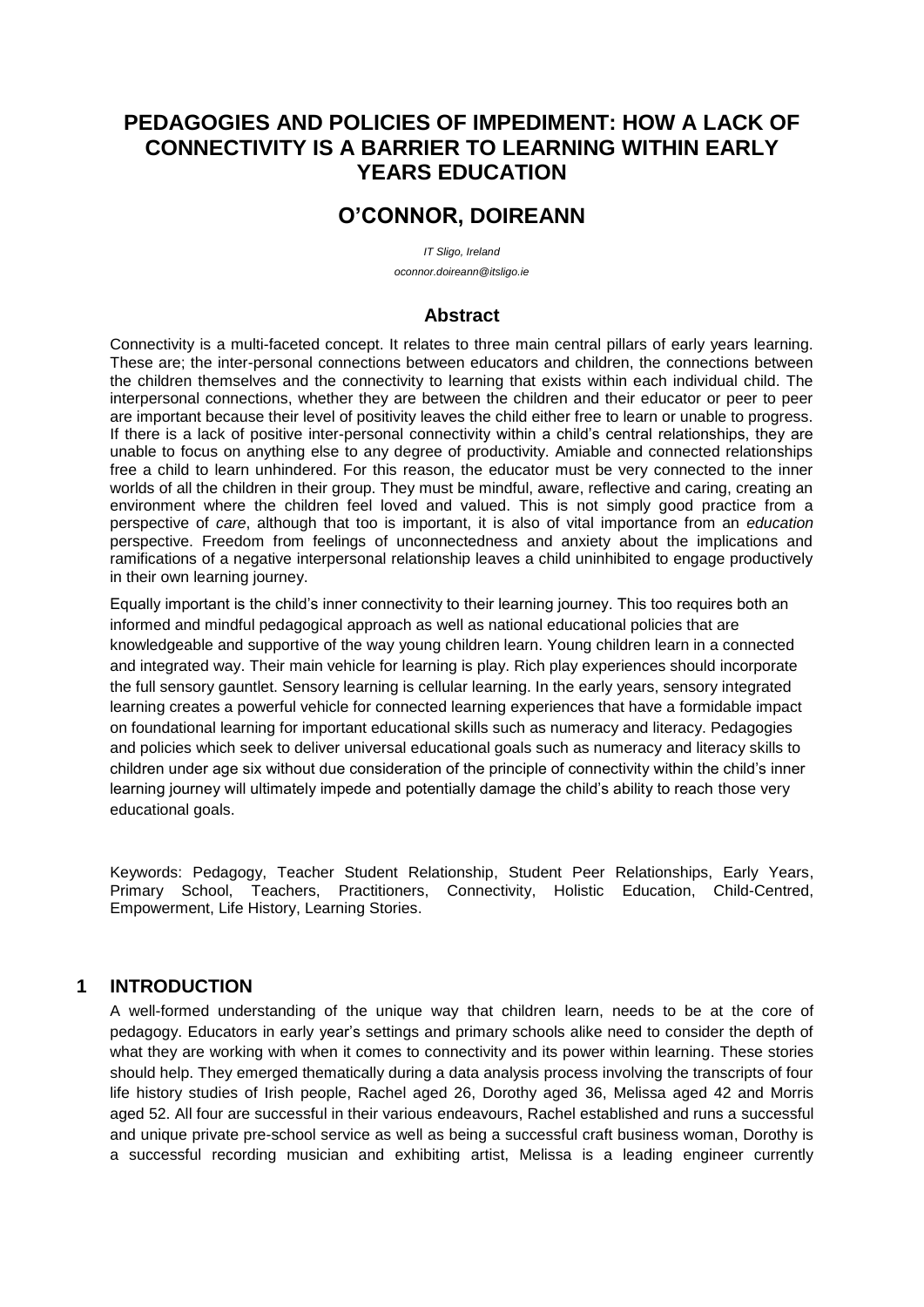coordinating a large scale EU commission design project relating to industrial automation processes and Morris is a leading research scientist and university professor. These are their stories.

#### **2 INTER-PERSONAL CONNECTIONS BETWEEN EDUCATORS AND CHILDREN**

The relationship that a child has with his or her teacher has a profound impact on the child. Any negativity within this relationship becomes an obstacle to the child's learning journey. While overcoming such obstacles can also yield rich learning opportunities, the learning potential within a positive relationship proved far greater for the participants of this study. When asked about the relationship they experienced with their childhood educators, they each shared stories of both negative and positive connections and examined how they felt these connections impacted on their development. These are their stories.

Rachel spent her early years in the very free and exploratory care of her mother who supported her to learn outdoors in the wilds of her rural community. She remembers running through forests and rolling down hills, digging soil with her bare hands and following butterflies on their silent journeys. Starting school was difficult for Rachel and she felt stifled by the classroom environment. She recalls how her first teacher supported her needs.

She used to let me get the milk for the lunchtime. It was my favourite part of the day. Leaving the classroom and running to get the milk, I loved it. I knew even then that she knew how hard it was for me to be in the classroom all day and it was her way of giving me a bit of space – space that I really needed. It helped me to trust her on other things and I engaged more with the classroom stuff because I knew that if it was important for her then it was important for me because I knew she was on my side. I always felt that she thought that I was good so I felt I could be good and that I could do things well in her class. I knew that she knew me and that she knew what I needed. I was greatly comforted by that and felt very loyal to her. I still feel like that now, thankful to her for seeing the real me and working out how to help me.

What Rachel's teacher did was simple yet very meaningful for Rachel's learning journey. School could have proved a more difficult cultural shift for Rachel had her teacher not taken the time to notice her restlessness and create a valve for her to release some energy by leaving the classroom to get the milk. At this early age, Rachel understood that her teacher had seen her need and addressed it. The connection that this provided for Rachel allowed her to establish a good relationship with her own learning journey and with the school experience.

Morris had a very different early years' experience where he felt a lack of connection with his early year's educator. He explains it thus;

Unusually for my generation, I went to a child-minder because my mother was a widow and she worked during the day. None of my friends on the street went and I always wished that I could just stay with them but my mother was very big on me not being a burden to the neighbours so I had to go to Nuala's. Nuala was the local child-minder, she minded eight or ten kids in her house. She was ok I suppose. I know a few of the others she minded really liked her but me and her never connected so I didn't ever feel good about her.

When asked if he could recall why they had no connection, Morris took a moment to think and then told the following story;

I think I can pinpoint it. My father died when I was three, nearly four and we had no money at all so my mam took a job cleaning the local factory and it was decided that I would go to Nuala's. I think I was probably pretty put out by it and was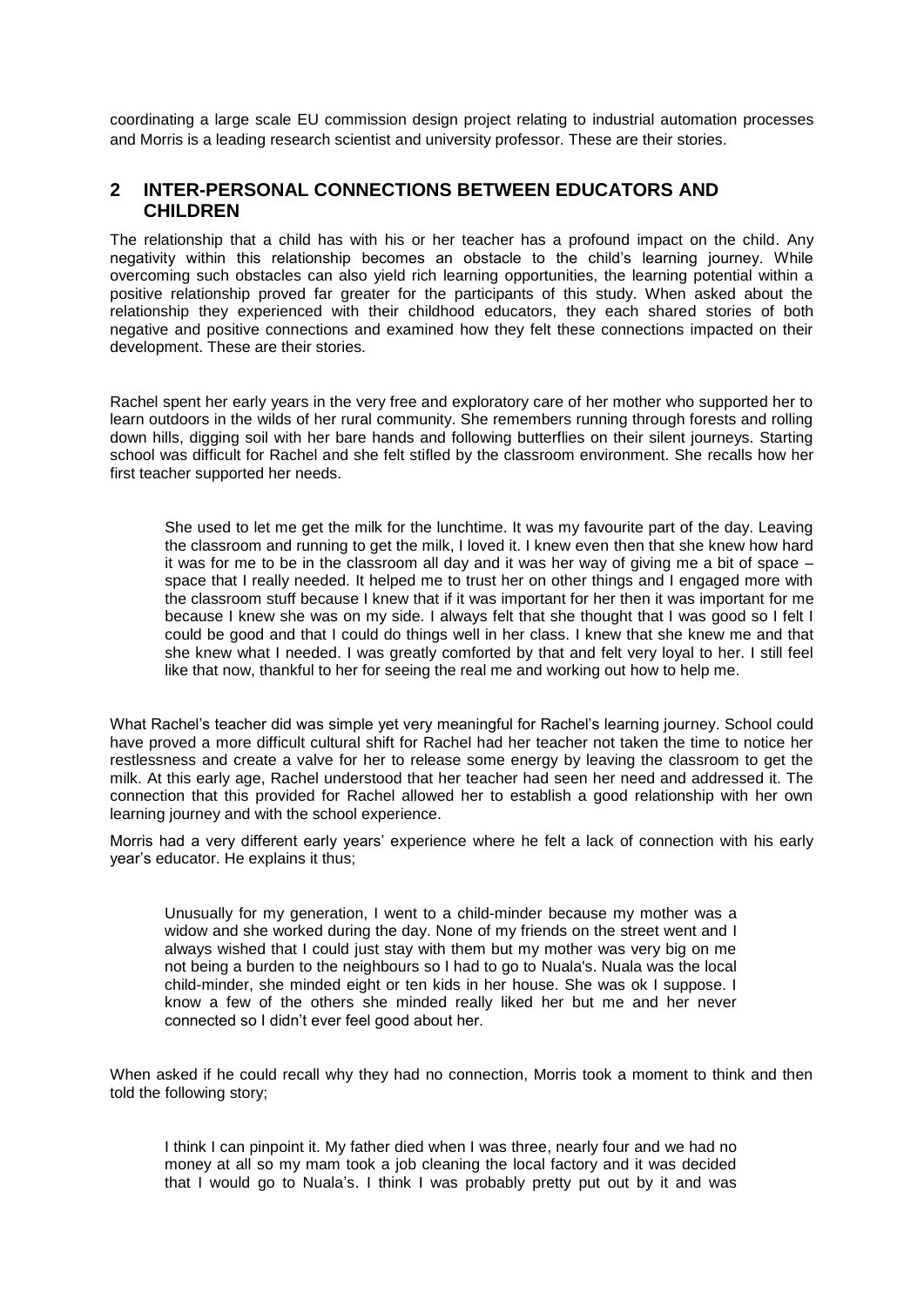probably thorny enough with her anyway but she didn't help matters either. She was all rules and bossiness and it was her way or the highway. I tried my best to get on with it and in fairness to her, she did do stuff with us, we weren't just hanging around, but again it was all Nuala's way. We did painting but it had to be a house and she'd give out if she thought it didn't look like a house. She cut shapes out for us to learn them and I wanted to do the cutting but she wouldn't let me use the scissors. I often used a scissor at home and I told her that but she wouldn't believe me. I remember feeling sore in my stomach because she didn't believe me. I didn't even try with her after that. I just went through the motions. I kept my mouth shut and just did what she told me today. I remember waking up in the mornings with cold feet and my breath making fog of the morning air and feeling like I had a brick in my stomach at the thought of having to get up and go spend the day with Nuala. It seems like an overreaction now but I guess I was a sensitive child, I suppose with my dad dying and all, I was going through a bad time anyway.

Where Rachel's teacher was mindful of the individuality of her students, Morris's child-minder was not. The result for these two children was that Rachel's' connection with her educator was positive and freed her up to follow her learning journey and Morris's connection with his educator was negative and acted as a barrier to his learning journey. He was left unable to engage with his learning as he felt disconnected from the whole experience. Thankfully for Morris, he only spent six months with Nuala and when he moved on to school, his connection with his junior infants teacher was a positive one. In telling this story he echoes much of what Rachel expressed in her story of positive connection.

I was so glad when school started because I knew I was leaving Nuala's' for good. I remember starting school full of hope and thank God that hope was rewarded and I didn't have another bad experience because from day one I loved my junior infant's teacher. I needed so badly for someone to see me and I really felt she did. She listened to me and was kind to me. It was such a relief that I'm afraid I lost my heart to her entirely and I would have done anything to please her. I used to pick flowers for her on the way to school. I wanted so much to please her that I learnt everything as quick as I could. She responded with praise and more kindness and it just went from there. I think looking back that that was the start of my love of learning. I really believe that because I felt that she could really see me, I wanted to be worth seeing. I wanted to be good and I wanted to be good at things. I was great at school from that class on. No one in my family went beyond primary school and I went all the way. I really believe that that was down to Mrs. \_\_\_\_\_. I'm getting a bit emotional just thinking about it. I'm convinced of that.

Clearly Morris's connection with his junior infant teacher was positive and influential in his learning. He needed it to be positive and so it was. This meeting of his needs was important for Morris and it helped him to connect with his learning. The value he felt that his teacher placed on him helped him to value himself and to invest in his own learning to great effect.

Melissa shared stories of her most favourite and least favourite teachers and clearly illustrates what kind of connection a teacher can facilitate from both positive and negative perspectives.

Melissa's least favourite teacher;

I got a new teacher in senior infants and I thought she was ok and I was getting to know her and we were doing ok and getting along quite well in the early days. Then one day, not too long after she started with our class, I got into a bit of trouble. I was sitting beside my friend and she was all excited about her family getting an aupair, I understood that it was exciting, I mean, I never heard of anyone getting an au pair before but I wasn't really getting a word in edgeways here because she was all chat about it. I actually remember opening my mouth a few times to ask what colour hair she had but I never got a chance. The next thing I was given out to for talking in class, I was so annoyed, especially because I had been trying to talk but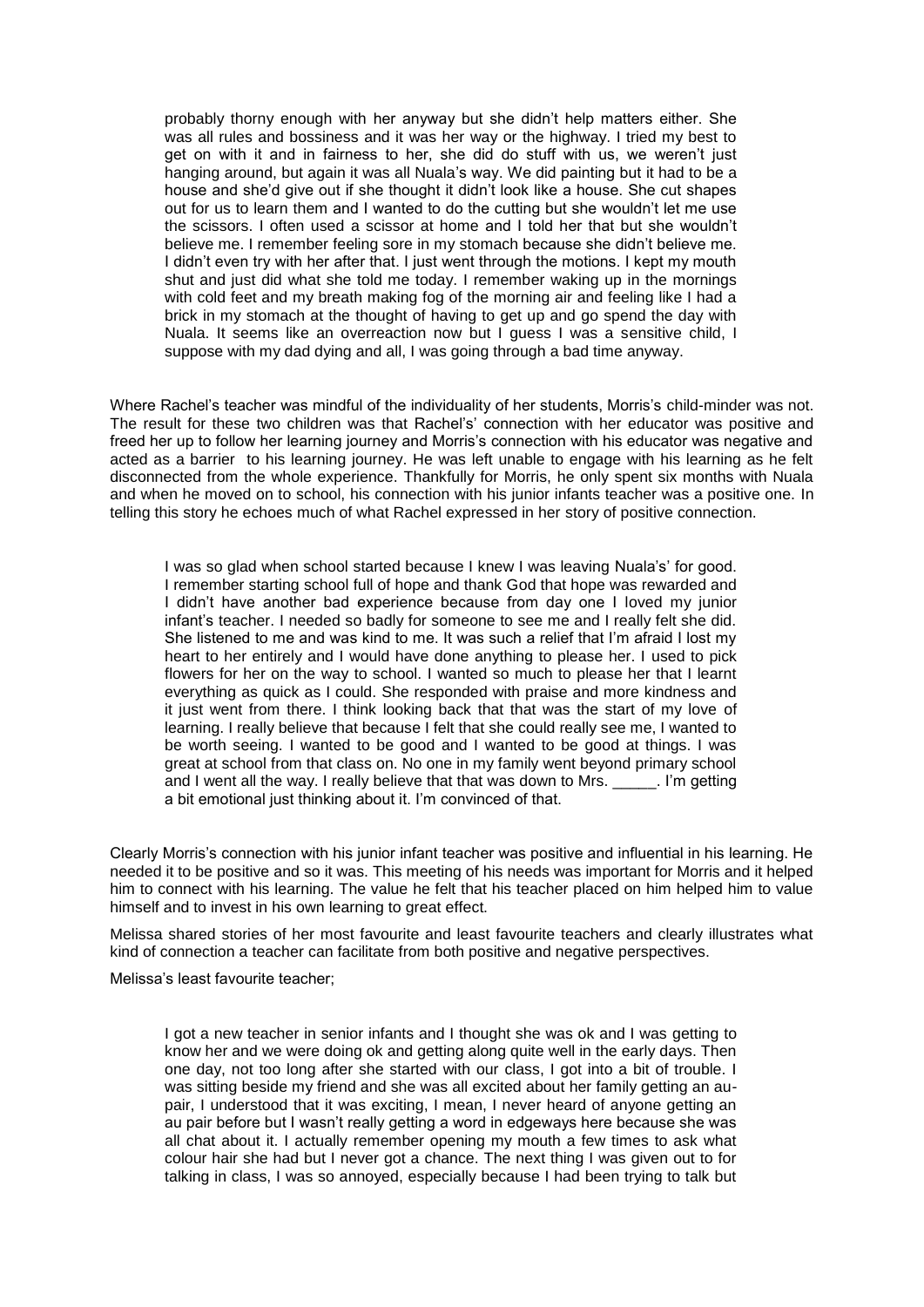not succeeding. Anyway my friend kept quiet then and we got on with our work sheet but I remember feeling annoyed and also feeling that it was unjust. Anyway I had calmed down by lunchtime and I decided to reach out to my teacher to try to get us back on a good footing so I offered her my mandarin orange. She said 'is this your way of saying sorry'. Oh God, I can't tell you what it was like. It was like a bee sting or something. I couldn't believe it because I most certainly was not saying *sorry*, I was saying, *I forgive you*. I wanted to snatch that orange back but it was too late, she had it and she was smiling and she thought we were all good but I could never like her after that. Its sounds strange now as an adult telling that story, I was only 6 or 7, why couldn't she understand me, she went one worse she misunderstood me –twice!. We never recovered from that. I mean what did she want?

Melissa's favourite teacher;

That would be my fifth class teacher. He really made me feel special. He asked questions that were about what I thought rather than about an answer in a book. I knew he was genuinely interested in the real me, not just as someone to learn things off but as someone who could think. There was always space in his classroom for ideas and feelings and thoughts and we really did have big class chats about everything. You knew what you had to say was welcome and valued. I met him when my marriage broke down and he asked me about it and the tears streamed down my face. I hadn't cried at all up to that point but the flood gates just opened up that day. He didn't say anything but I knew that I wasn't being judged. It really struck me then that that was exactly what he was like in the classroom. We could just be completely real and he was never phased by it, only interested and supportive. I think those qualities are both rare and wonderful in a teacher. I had him for the last two years of national school and the experience of that respect and freedom really shaped my belief in myself as a person with something to offer. I always follow my gut and believe in my own ideas and I think he taught me that just by being himself.

#### **3 INTER-PERSONAL CONNECTIONS BETWEEN THE CHILDREN**

The relationships that a child has with his or her fellow students both individually and with the collective group play an important part in a child's learning journey. Two of the participants – Dorothy and Melissa, both told the following stories in response to being asked what the most dramatic thing to happen to them in school was. Both stories show how important the peer relationship within the school setting can be and how much learning occurs for students outside of the awareness of their teachers.

Dorothy's story;

We moved when I was ten. We moved from the city to the country and I had to change schools. I was really excited to start in my new school and I remember doing my hair and being very fussy about my dress and shoes and my lunch and stationary and the whole lot. It was a bit of a shock when I got to school, I had really misjudged it and all the other kids were in mucky clothes and wellies. I was like something from outer space. It wasn't a great way to start. I was kind of an outsider from the beginning and they mostly laughed at me. I think looking back that it was mostly good natured and that I could have handled it differently and things might have been different but as it was all I felt was the isolation. Over the next two months I turned into a real little toughie. I wore the dirty jeans and the wellies and the messy ponytail and the scowl. I mostly ignored the other children and looking back now I'm not sure if they kept me out or if I kept them out. All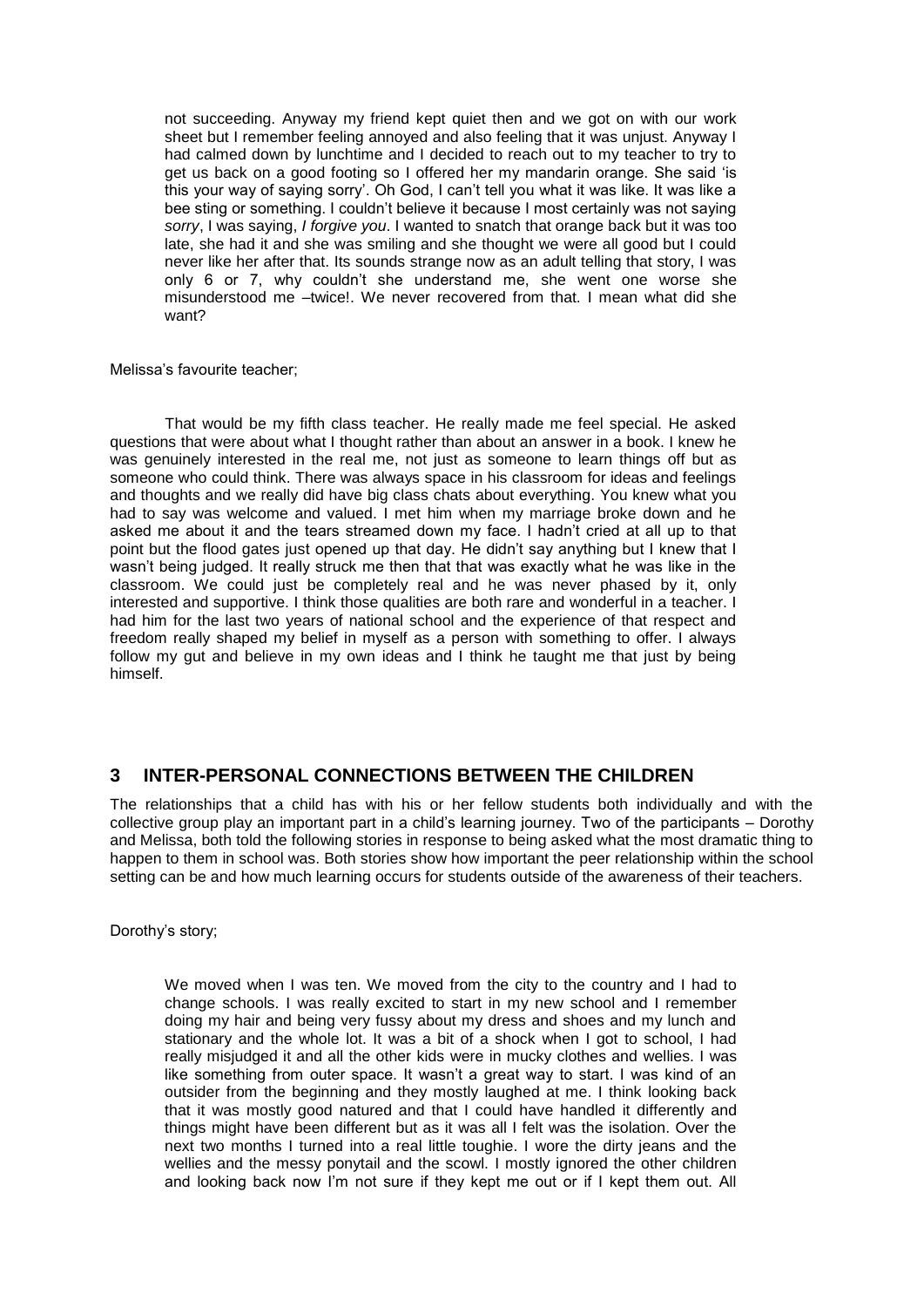conversations were confrontational to some extent; the *you shut up*, *no you shut up* variety. One day, there was a yard conversation about boys being better than girls because they are stronger and I was totally against that and arguing away. It ended up in me saying that I could fight any of the boys and win. The boys took up this gauntlet and decided that this kid called \_\_\_\_\_\_\_\_ would fight me. I remember feeling so hepped up and confident and ready. He went at me hard, I had never been hit before and I can still feel the shock running through me, I don't think I managed to lift a hand at all, he mashed me up completely. The other kids stopped the fight and I remember a complete sense of collective silent agreement that what had happened was both wrong and also must never be spoken about. We all went on our way. I went to the bathroom to tidy up. Another girl came in, I remember her so well, we became friends after that day, she is a nurse now in the hospital and we still meet up sometimes, our kids are the around the same age. She came in and said she'd tell the teacher I had a stomach ache and that I should go home. I walked home pushing my bike, too sore to ride it. I cried most of the way, bitter bitter tears of frustration and impotence. I feel so sorry for the ten year old me. It was such a hard lesson to learn. My mam was quite good, I told her the story and I begged not to have to go back. She convinced to go back the next day to show them that I hadn't been beaten and wasn't afraid. I think that was the right thing to do. Things were a bit better after that anyway. I suppose everyone kind of felt bad about what had happened. I feel like I learnt a lot from that, I learnt that confidence doesn't relate to victory and that you have to go back and face the music, you can never run away but mostly I think it made me understand how vulnerable we all are, so human and so flawed, I knew that the boy who fought me struggled for years as the boy who beat up a girl. He apologised to me fifteen years later and I felt nothing but compassion for him.

Dorothy's story highlights how much of the student experience in a school can occur without adult knowledge or intervention. It is difficult to imagine that the teachers were completely unaware but if as Dorothy is convinced, this is the case, then their connection to their students must have been weak. If on the other hand, there was teacher awareness but no action was taken to address this situation, then it is equally serious from a pedagogical perspective. Ideally the exclusion should have been spotted in week one and some attempts made to integrate Dorothy into the peer group. The teachers in Dorothy's school could have intervened sooner and prevented both the two months of isolation and also the physical and emotional trauma of the fight. However, Dorothy still takes positive learning from this peer experience and feels that it was a catalyst of sorts in ending the exclusion and isolation. It turned the page on her negative peer relations and became a process by which things improved thereafter.

Melissa's story of her most dramatic day at school also related to her connection with her peers. It is an equally moving story but one that shows Melissa's unity with her peer group and what that meant to her. Her description of the events leading up to the day in question is thus;

There was one thing that really sticks in my mind as very dramatic, it is now and it was then too. When I was in second class, what's that? About 8? We had a brute of a teacher. He had a row of sticks hung on the wall behind his desk, all sorts, thick, thin, knobbly, smooth, willows and blackthorn, you name it, he had it. Now nobody liked this but I was particularly obsessed with it. I used to get hit a lot, I was that type of child, always annoying him, I never learnt what it was that he wanted me to do, everything that I tried annoyed him whether it was asking questions or staying quiet, I just couldn't get it right. I eventually decided that I was going to do something about those sticks. I got a group together and we broke into the school through the toilet window one evening. It must have been winter because it was dark and I remember being freezing. We robbed all the sticks and took them down to the river and threw them in. I remember feeling great and we all roared and shouted. We ran home feeling high about it all and I woke up the next morning still feeling elated and free but over breakfast the dread of what lay ahead crept in. I was feeling really scared by the time we got to school. All the kids knew about it and I got a few winks going in and started to feel even worse, I mean it felt good that all the kids thought it was a good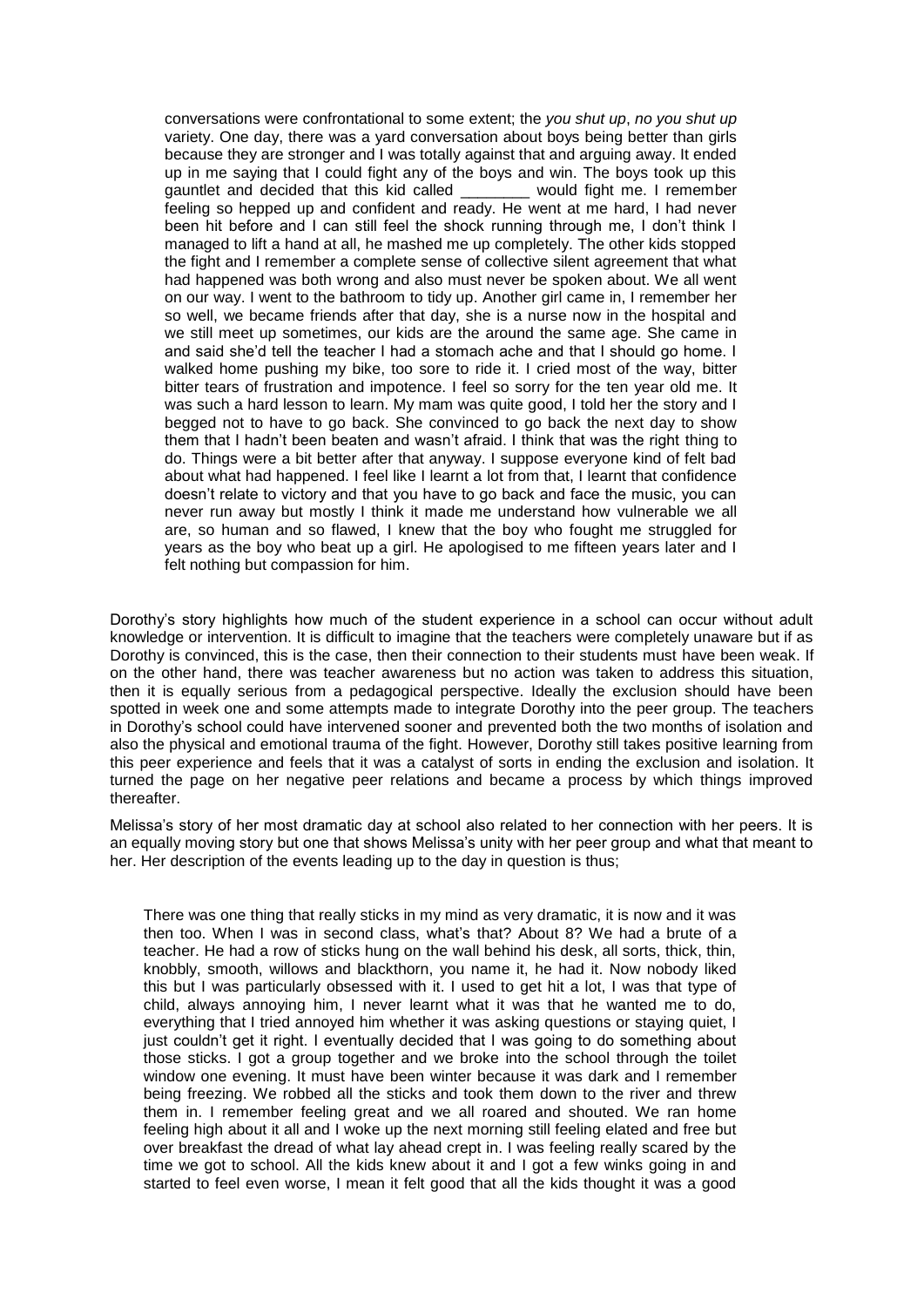idea but it made me worry more that we would get caught. I started to think I should have done it on my own and then no one would be able to rat on me. Once we were inside the building, it was obvious that it was a big deal for the school, all four rooms were in one room – not our usual room and all the teachers were already in there, looking very grim. The headmaster was livid and spend ages shouting about criminal activity and calling the guards if the culprit didn't show himself. He kept talking about the culprit as a boy and that made me feel better that they weren't on to us, I mean I was the ring leader and I had three helpers – all also girls. They kept us in that room for a long time but nobody caved and then they divided us up into our classes and we went back to our rooms. Back in the room we were made stand in a line and given another sharp talk about the law and responsibility and the guards. Then each of us was asked individually if we knew who had done it, The first two said no and I was third, I said no and then everyone after me said no and what I remember quite clearly was thinking how great it was that no one was getting hit because there was nothing to hit anyone with. It blew over pretty quick. The guards did actually come during lunchtime and they asked the same questions but didn't seem quite as upset as the teachers and then it all died down. You know the funny thing? The window was fixed pretty quickly but the holder for the sticks was taken down and they were never replaced. For years I thought I had achieved that and it made me feel ten feet tall. When I was a teenager I started to wonder why that was. I mean it was strange no? It was kind of a childish plan, stealing the sticks and thinking that would solve everything but it did work. So why didn't he replace them? I didn't figure that out for years but one day it struck me that corporal punishment was illegal then, I mean it still happened but it was illegal so the guards probably had a word and said knock it off. Amazing how things work out isn't it?

Melissa described what this event meant for her as follows;

I think the biggest thing was the feeling of support from my classmates, that no-one ratted me out. I felt more comfortable in class after that and I don't think it was just the removal of the physical threat, I think it was the sense of belonging or being part of something. It helped free me up, I got better at school after that and I never got on with that teacher but I knew I was part of something bigger than him. I also think that it was important for me to have that sense of achievement, that feeling that I made a decision, planned, acted and solved a problem. It's a good feeling but it's a particular feeling, I recognise it happening many times since when things work out. It's even sweeter when it's part of a group experience though, even now in a work context, when something is achieved, when we have a breakthrough, it's a team thing and it makes us better at what we do. I don't know if I'm explaining it well enough, what I mean is that solving a problem feels good but solving a problem with other people feels better.

The message within Melissa's story is that friendship matters and that there is educational value within peer dynamics. A sense of belonging and identity is very grounding for any child. This is just as important in an educational setting as in the child's home. A child who feels accepted and supported by their peer group is indeed free to learn and free to engage in their learning journey. As Melissa also pointed out, a collective experience of overcoming adversity brings a great sense of well-being and confidence. A confidence that can translate into greater risk taking within the problem solving domain and reap greater learning rewards as judgment and ability grows.

### **4 THE CHILD'S CONNECTIONS TO THEIR LEARNING JOURNEY**

Learning and development are functions of education and as such feature strongly within the priorities of all good educators. Those who espouse a mindful pedagogy and support the child by facilitating a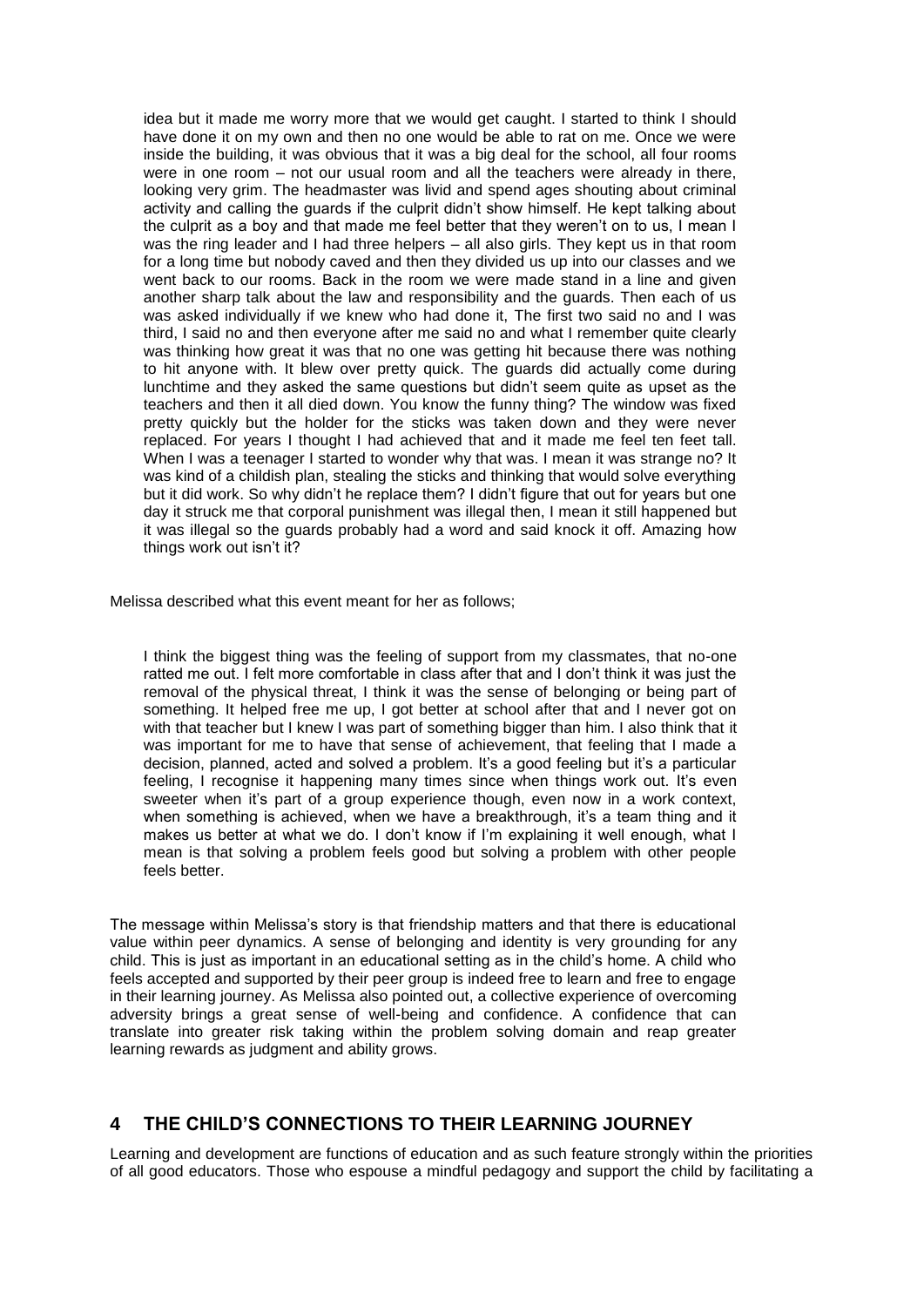positive connection between themselves and each child and between each child and their peers are essentially facilitating each child to achieve connection to their learning journey and become truly engaged in and stimulated by their educational experience. Stories of engagement and connection arose from questions looking at favourite activities or happiest memories in school.

Rachel recalls;

My favourite thing to do in school was anything to do with arts or crafts. I remember we all made a cardigan. I loved that. I made a really different one, multi-coloured with both horizontal and vertical stripes. It was my pride and joy, that cardigan. I remember when I heard we were going to make a cardigan and we could design it ourselves, I was so excited. Actually most of the class was excited but everyone else picked their favourite colour whereas I picked tons of colours. I must dig it out and see how many colours there were. I remember red and blue and orange and pink and green and yellow and brown and cream, God it sounds horrible but I swear it was beautiful. I remember going through the wool at home and picking out my colours and there being no red and really wanting red in it and my Mam saying no because there was plenty of other choices and I decided that I had to have red but understanding that I'd have to get it myself. I actually made buns and sold them to the other kids for 5p each. I just remembered that now, I haven't thought of that in years. Anyway, I got the red wool and made the best cardigan I have ever owned; I wanted to wear it all the time. I think I understood from then on that a) I was happiest making things and b) that I could make money if I needed it. It probably was quite connected to the choices I have made in my life, I mean, I make everything I possibly can and if I can't I'll do it anyway and I set up my own business in an area that lets me both embrace creation and support children in their creative development too, it has to be connected right? Maybe I was born like this but I think it's more to do with a) all the freedom, b) key experiences like making that cardigan, making it lit a fire in me, that was actually the first thing I made.

Later on in the interview Rachel shared this insight into her connection to her learning journey and her connection to her teacher and peers;

I didn't mind that my cardigan was so different, I was proud of it. I wanted it to be different, I felt different and so it felt right that my cardigan should be different too. I had loved school ever since junior infants because I had loved my junior infant's teacher so much so I never felt out on a limb being different; I felt that that was ok. The other kids never made me feel that that was any kind of problem; I mean they did laugh at my cardigan but I was happy to make them laugh. It made me laugh too; it was fun, that was kind of the point. I didn't feel it was ridicule, I felt that it was appreciation. I guess that was confidence eh? How did I get so confident? I just felt like I could be myself so that meant I could make whatever I wanted. I knew what I wanted and I just did it.

Rachel clearly felt a connection with her learning journey. As an adult she can even make connections between these educational experiences and her life choices. It is also clear that being supported through positive connections with her teacher, her classmates and her school made her feel confident in expressing herself, a key skill which has stood her in good stead thus far in life.

Morris shared the following story in answer to a question about his favourite activity in early childhood;

God, I loved stories. The excitement of fairy tales and the drama and what was going to happen next. I mean even when I knew well what was going to happen next, I was still moved to distraction by the excitement of it all, I mean would the wolf get in or not? Would the pig make it too his brother's house in time, I'm not joking, it was edge of your seat stuff for me [laughs]. It was mostly my mam that read to me in those years, at bedtime and the likes. Nuala wasn't big into books